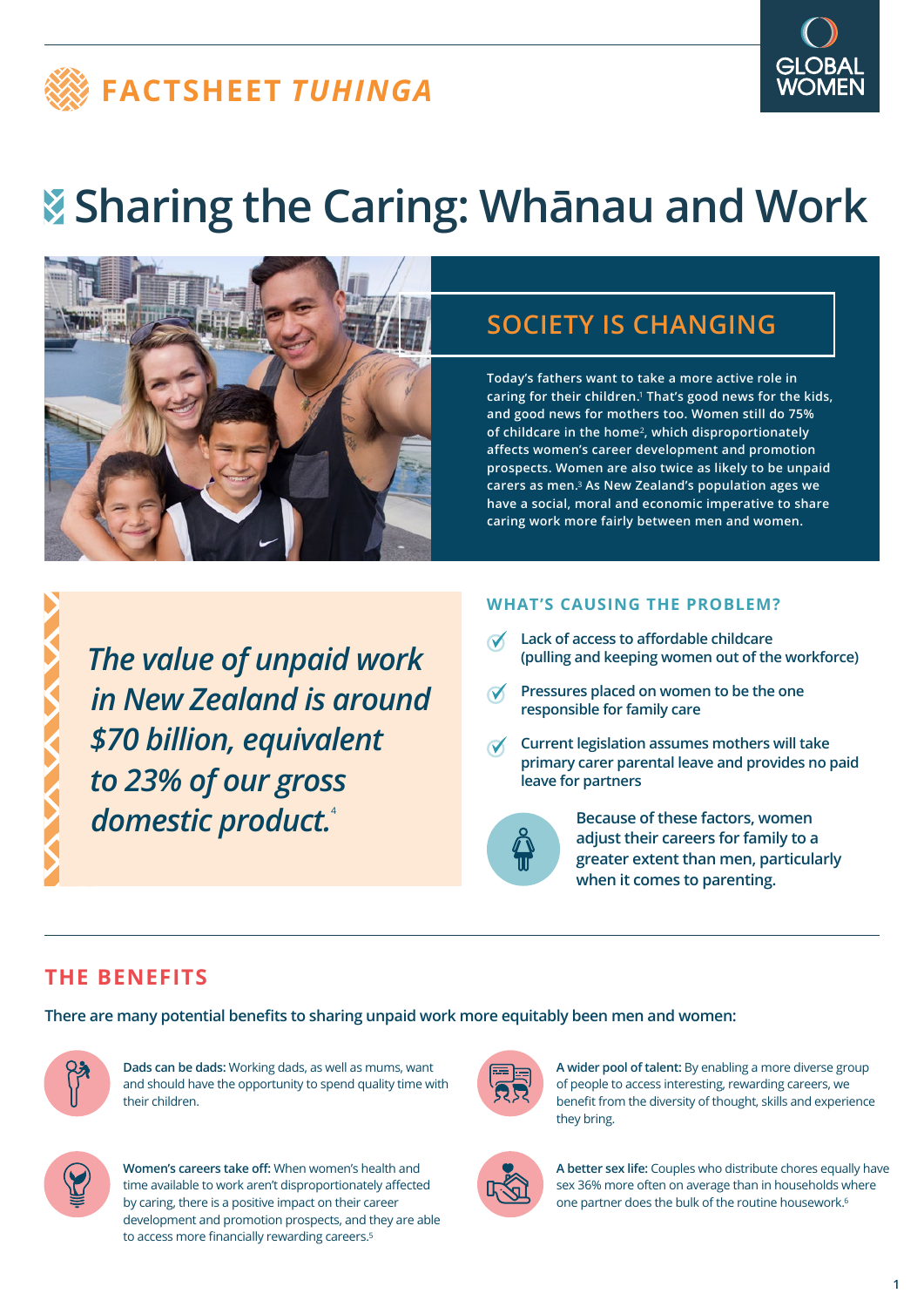

## **WHY URGENT CHANGE IS NEEDED**



## **! 6 WAYS TO CREATE CHANGE**

- *Policy and practice* Ensure that men as well as women are encouraged to use flexible working policies, empowering men to participate fully in parenting too.
- *Walk the talk* Leaders, head off loudly when you leave the office to  $\bullet$ watch your child play sport; it tells your team it's fine for them to do it too.
- *Talk to your team* Your people have diverse perspectives, so benefit  $\bullet$ from the richness of their experience by bringing them into the conversation about balancing work and care.
- **Ask your children what they want** you can't be everywhere at once, but you can balance your work and home commitments. Check in with your kids about the things they really want you there for.
- When scheduling events or development opportunities, consider the times that would work best for people with family or community commitments; that might not be in the evenings or during the school holidays, for example.
- *Default carer* New Zealand's parental leave policy makes the mother the default carer. It is time we challenge this deeply-held attitude and allow and encourage dads to bond with and play a full role in their children's lives.

## *"Women don't just wake up one day and say 'I will opt out today'."*

**MELISSA LANGSAM BRAUNSTEIN**

#### **FLEXIBILITY IS KEY**

- Caring for family members children or parents - is the main reason that Generation X want flexible working.
- With people living longer, 'retirement' is becoming less defined; more of the older generation still actively employed although they may have less desire for full-time work.
- Millennials want access to flexible working for more personal pursuits including community work and care.
- As house prices increase so has the distance to places of work. The ability to work from another location or stagger hours to avoid peak traffic gives employees hours back in their day.